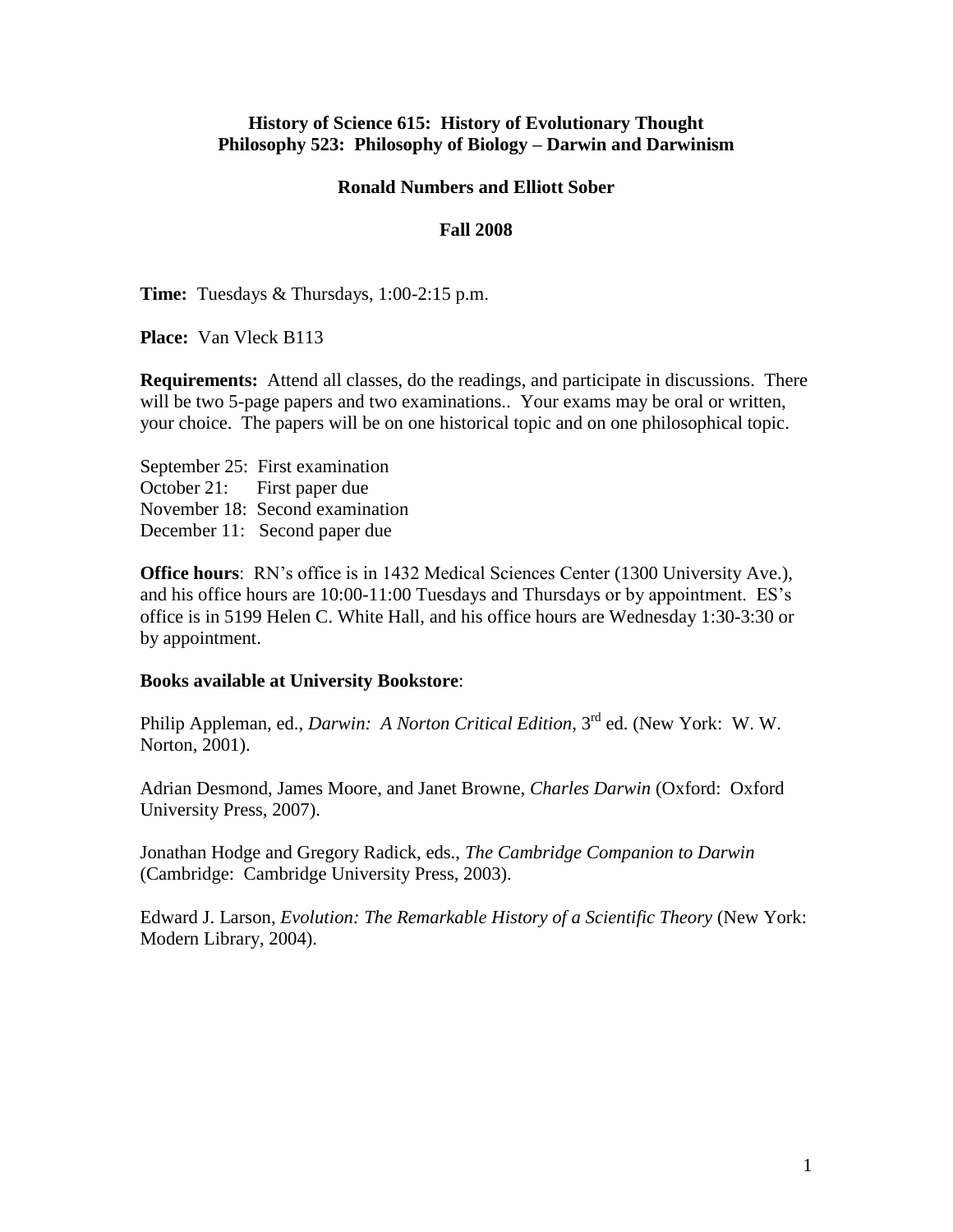# EVOLUTION BEFORE DARWIN

**September 2 (RN):** The origin of the concept of science and its methods (e.g., the move from natural philosophy to science, the importance of naturalism, and the alleged significance of Baconianism). Natural theology before Darwin (e.g., the argument from design, the doctrine of providence, and the importance of natural theology for pre-Darwinian biologists).

Readings:

Ronald L. Numbers, "Science without God: Natural Laws and Christian Beliefs," in *When Science and Christianity Meet*, ed. David C. Lindberg and Ronald L. Numbers (University of Chicago Press, 2003), pp. 265-85.

William Paley, "Natural Theology," in Appleman, *Darwin*, pp. 41-44.

John Herschel, "The Study of Natural Philosophy," in Appleman, *Darwin*, pp. 52-57.

William Whewell, "Astronomy and General Physics Considered with Reference to Natural Theology," in Appleman, *Darwin*, pp. 57-61.

**September 4 (RN):** Genesis and geology before Darwin. Constructing the geological column and adjusting Genesis to the evidence for the antiquity and progress of life. Uniformitarianism and catastrophism. The nebular hypothesis.

### Readings:

Larson, *Evolution,* pp. 5-51.

Charles Lyell, "Principles of Geology," Appleman, *Darwin*, pp. 49-52.

**September 9 (RN)**: Early evolutionary theories. The origin and antiquity of humans. The polygenist-monogenist debates. Evidence for human antiquity.

Readings:

Larson, *Evolution,* pp.133-50.

G. Blair Nelson, "'Men before Adam!': American Debates over the Unity and Antiquity of Humanity," in *When Science and Christianity Meet*, ed. David C. Lindberg and Ronald L. Numbers (University of Chicago Press, 2003), pp. 161-82.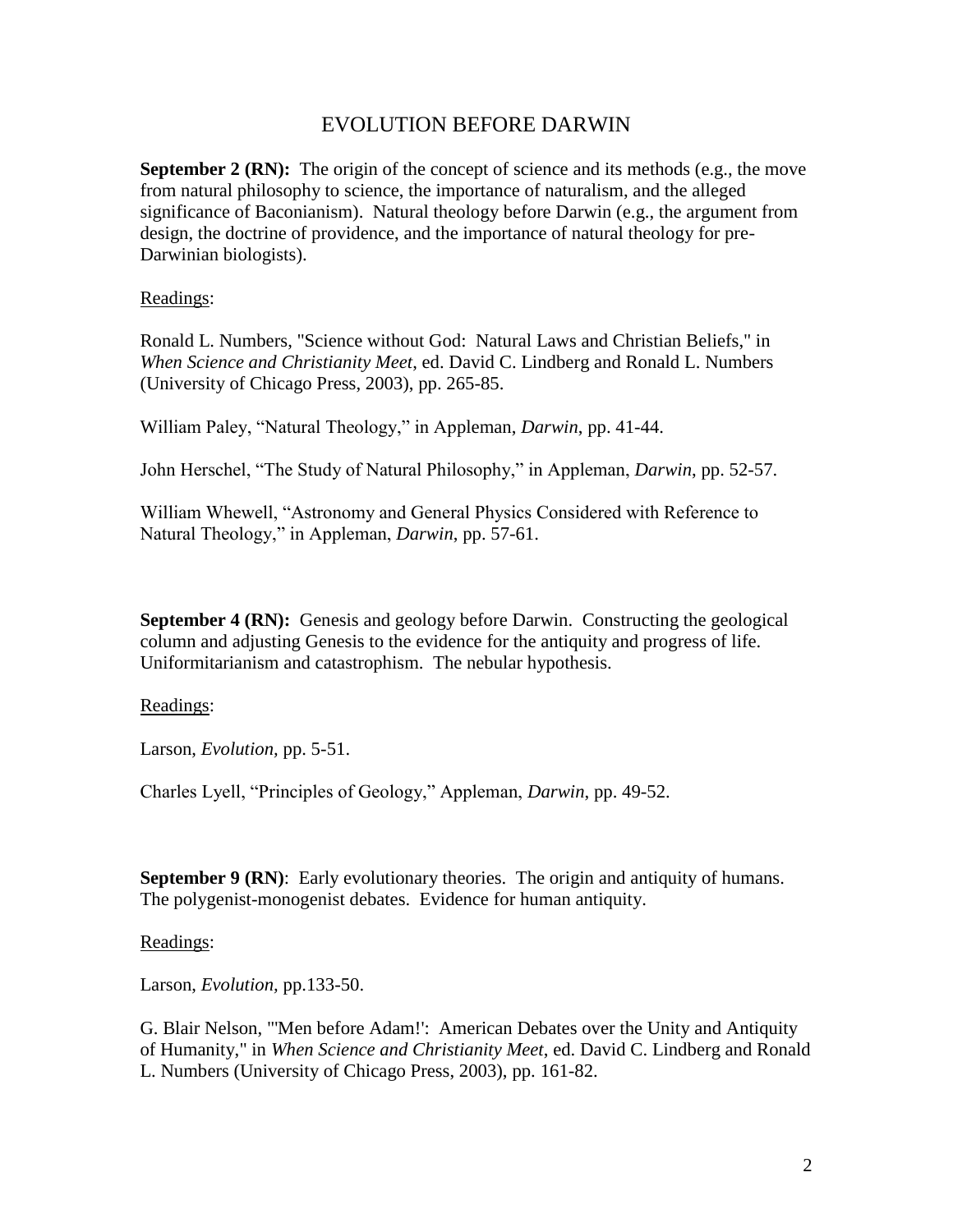Nicolaas A. Rupke, "The Origin of Species from Linnaeus to Darwin," in *Aurora Torealis: Studies in the History of Science and Ideas in Honor of Tore Frängsmyr*, ed. Marco Beretta, Karl Grandin, and Svante Lindqvist (Sagamore Beach, Mass.: Science History Publications, 2008), pp. 71-85

Jean Baptiste Lamarck, "Zoological Philosophy," in Appleman, *Darwin*, pp. 44-49.

**September 11-16 (ES):** The design argument: Hume's critique in DCNR; Paley's formulation. What is the strongest representation of the argument ? Inductivist versus Bayesian representations. An introduction to Bayesianism.

Readings:

David Hume, *Dialogues Concerning Natural Religion*, 1776. Available at: <http://www.anselm.edu/homepage/dbanach/dnr.htm>

William Paley, The Watch on the Heath, and Paley's Replies to Objections. Available at: http://www-phil.tamu.edu/~gary/intro/paper.paley.html

William Whewell, Excerpt from *Astronomy and General Physics Considered with Reference to Natural Theology*, in Appleman, *Darwin*, pp. 57-61.

Elliott Sober, "Introduction to Bayesian Epistemology" at http://philosophy.wisc.edu/sober/courses.html

Elliott Sober, "The Design Argument," at http://philosophy.wisc.edu/sober/recent.html

# **Darwin**

**September 18 (RN)**: Charles Darwin to 1859

Readings:

Larson, *Evolution,* pp. 55-75.

Desmond, Moore, and Browne, *Charles Darwin*, pp. 1-68.

Charles Darwin, "The Voyage of the *Beagle*," in Appleman, *Darwin*, pp. 67-81.

Charles Darwin, "On the Tendency of Species to Form Varieties," in Appleman, *Darwin*, pp. 82-94.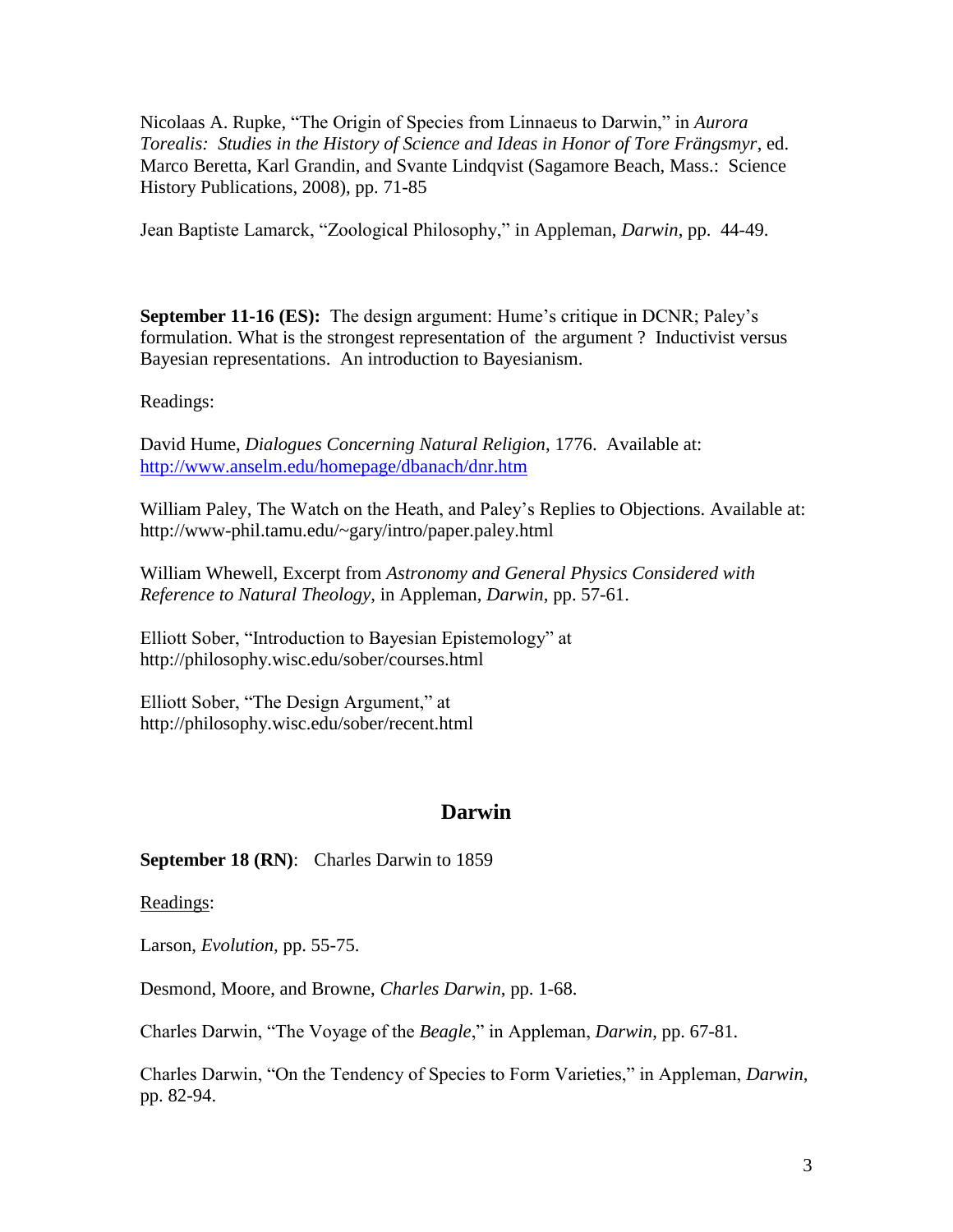Alfred Russel Wallace, "On the Tendency of Varieties to Depart Indefinitely from the Original Type," in Appleman, *Darwin*, pp. 61-64.

Optional Additional Readings:

Philip R. Sloan, "The Making of a Philosophical Naturalist," in Hodge and Radick, *Cambridge Companion to Darwin*, pp. 17-39.

Jonathan Hodge, "The Notebook Programmes and Projects of Darwin's London Years," in Hodge and Radick, *Cambridge Companion to Darwin*, pp.40-68.

**September 23 (RN)**: Charles Darwin after 1859

Readings:

Desmond, Moore, and Browne, *Charles Darwin*, pp 69-124.

**September 25:** First Examination

**September 30, October 2, 7 (ES):** *The Origin*.The structure of Darwin's theory and how it differs from previous evolutionary theories; the meaning of key concepts such as natural selection, chance, fitness; the argumentative organization of the *Origin;* the nature of Darwin's evidence for common ancestry and for natural selection.

Readings:

Charles Darwin, "The Origin of Species," in Appleman, *Darwin*, pp. 95-174.

Kenneth Waters, "The Arguments in the Origin of Species," in Hodge and Radick, *Cambridge Companion to Darwin*, pp. 116-143.

Greg Radick, "Is the theory of natural selection independent of its history?" in Hodge and Radick, *Cambridge Companion to Darwin*, pp. 143-167.

M. J. S. Hodge, "Natural Selection as a Causal, Empirical, and Probabilistic Theory," in *The Probabilistic Revolution*, ed. L. Kruger, G. Gigerenzer, and M. Morgan (Cambridge, Mass.: MIT Press, 1987), vol. 2, pp. 233-270

Philip Kitcher, "Darwin's Achievement,," in *In Mendel's Mirror* (Oxford UP, 2005), pp. 45-93.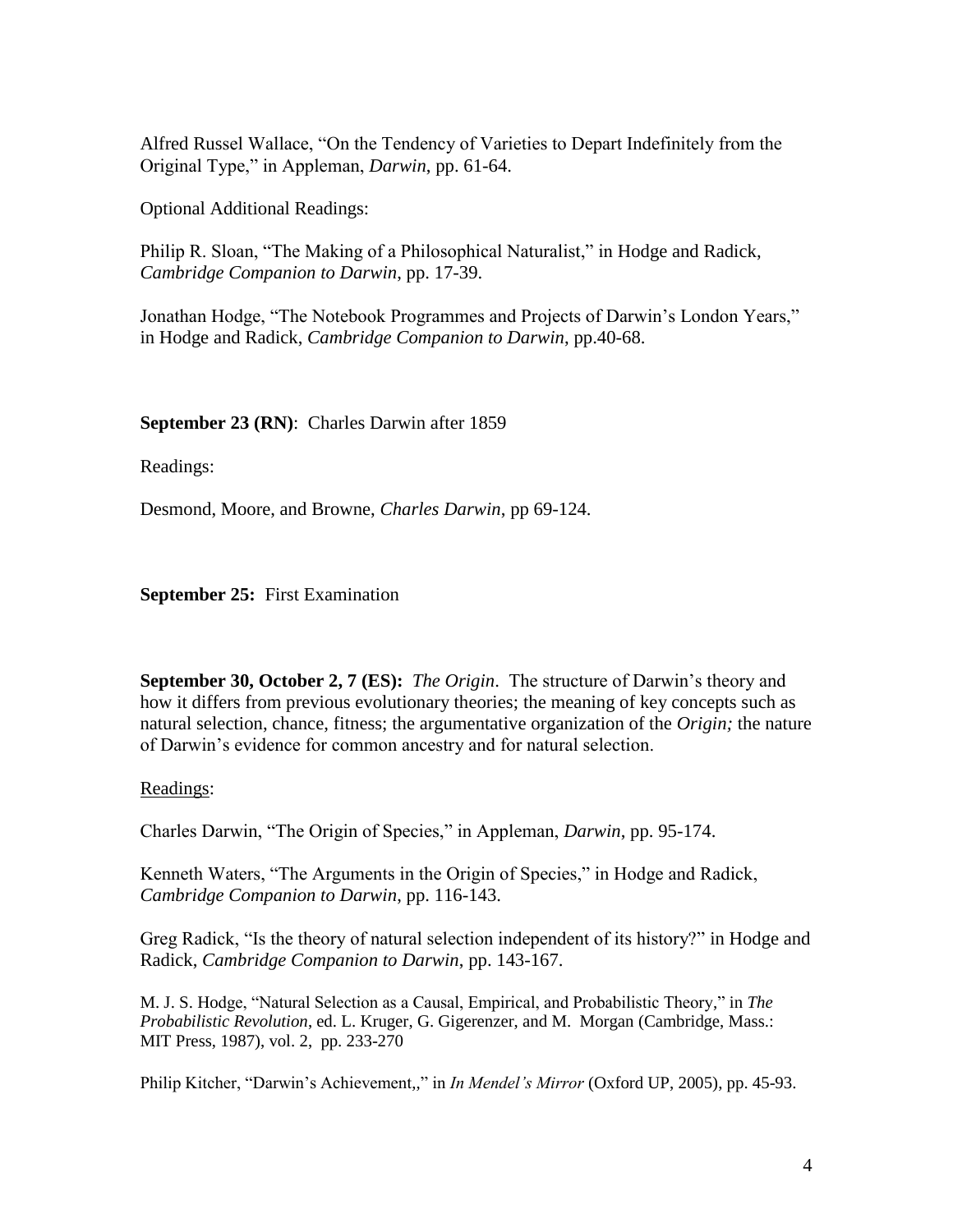**October 9, 14 (ES)**: *Descent of Man*. Darwin on differences among human beings (e.g., the sexes, the races). The origins of religion and morality. Darwin on natural selection for the good of the individual and/or the good of the group. Sexual versus natural selection.

### Readings:

Charles Darwin, "The Descent of Man," in Appleman, *Darwin*, pp. 175-54.

Robert Richards, "Darwin on Mind, Morals, and Emotions," in Hodge and Radick, *Cambridge Companion to Darwin*, pp. 92-116.

Jim Endersby, "Darwin on Generation, Pangenesis, and Sexual Selection," in Hodge and Radick, *Cambridge Companion to Darwin,* pp. 69-91.

Michael Ruse, "Charles Darwin and Group Selection," *Annals of Science* 37 (1980): 615- 630.

Peter Kropotkin, "Mutual Aid," in Appleman, *Darwin*, pp. 398-403.

Martin Nowak, Robert May, and Karl Sigmund, "The Arithmetic of Mutual Help," in Appleman, *Darwin*, pp. 403-408

### **October 16 (RN):** Scientific responses to Darwin

Readings:

Larson, *Evolution,* pp.80-129.

Appleman, *Darwin*, pp. 257-88.

Ronald L. Numbers, "Darwinism and the Dogma of Separate Creations: The Responses of American Naturalists to Evolution," in *Darwinism Comes to America*, by Ronald L. Numbers (Cambridge, Mass.: Harvard University Press, 1998), pp. 24-48, 166-78.

**October 21**: Janet Browne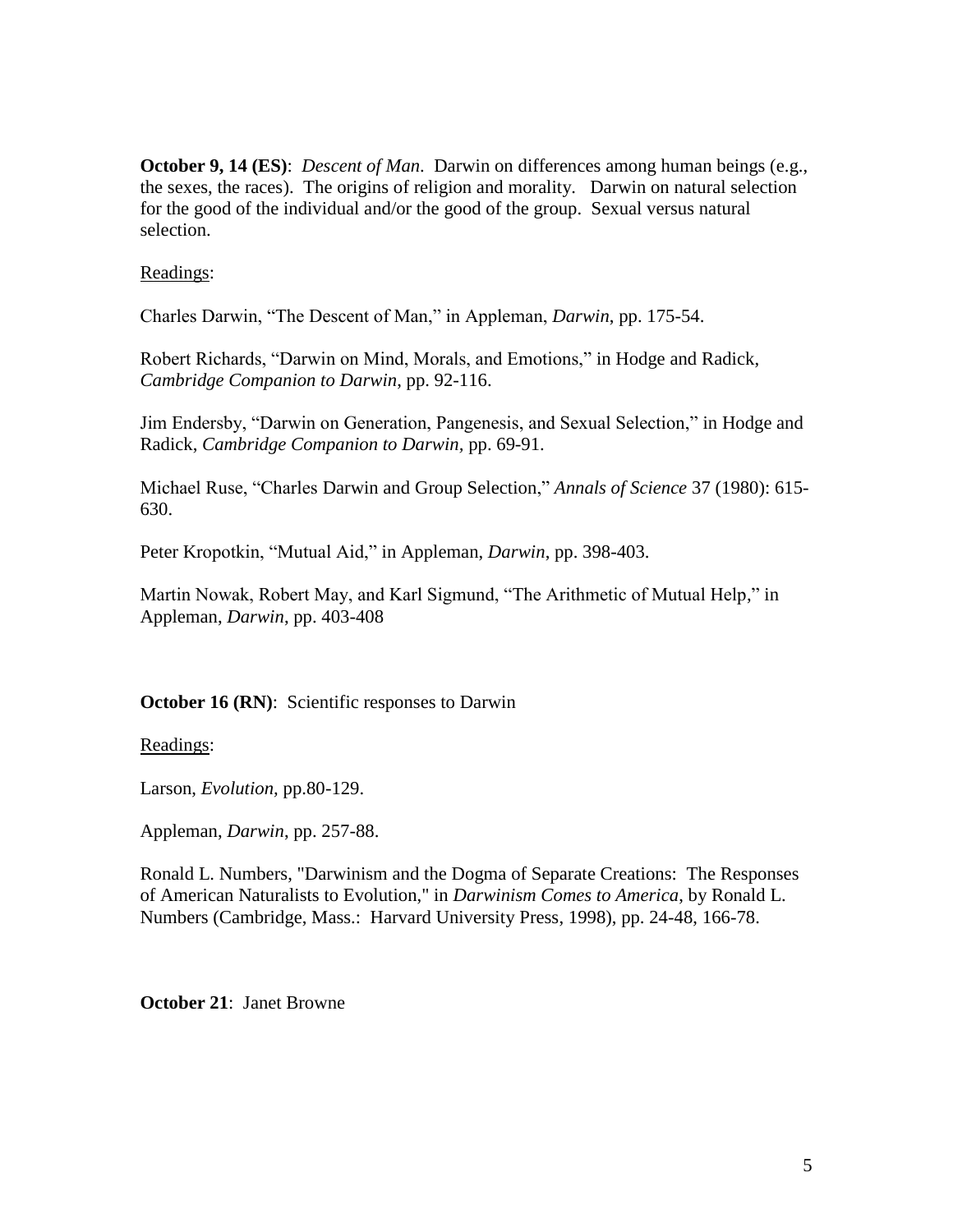**October 23 (RN)**: Religious responses to Darwinism.

## Readings:

John Hedley Brooke, "Darwin and Victorian Christianity," in Hodge and Radick, *Cambridge Companion to Darwin*, pp. 192-213..

Jon H. Roberts, "Darwinism, American Protestant Thinkers, and the Puzzle of Motivation," in *Disseminating Darwinism: The Role of Place, Race, Religion, and Gender*, ed. Ronald L. Numbers and John Stenhouse (Cambridge: Cambridge University Press, 1999), pp. 145-72.

**October 28 (ES):** Nineteenth Century Philosophical Responses to Darwinism (Herschel, Whewell, Mill, Peirce, Spencer)

## Readings:

David Hull, "Darwin's Science and Victorian Philosophy of Science," in Hodge and Radick, *Cambridge Companion to Darwin*, pp. 168-192.

C.S. Peirce, "The Fixation of Belief," *Popular Scientific Monthly*, 1877, 12¨1-15. Available at: http://www.peirce.org/writings/p107.html

**October 30 (RN):** Geographical differences in the reception of Darwinism.

# Readings:

David N. Livingstone, "Science, Region, and Religion: The Reception of Darwinism in Princeton, Belfast, and Edinburgh," in *Disseminating Darwinism: The Role of Place, Race, Religion, and Gender*, ed. Ronald L. Numbers and John Stenhouse (Cambrdige: Cambridge University Press, 1999), pp. 7-38.

Pietro Corsi and Paul J. Weindling, "Darwinism in Germany, France and Italy," in *The Darwinian Heritage*, ed. David Kohn (Princeton, N.J.: Princeton University Press, 1985), pp. 683-729.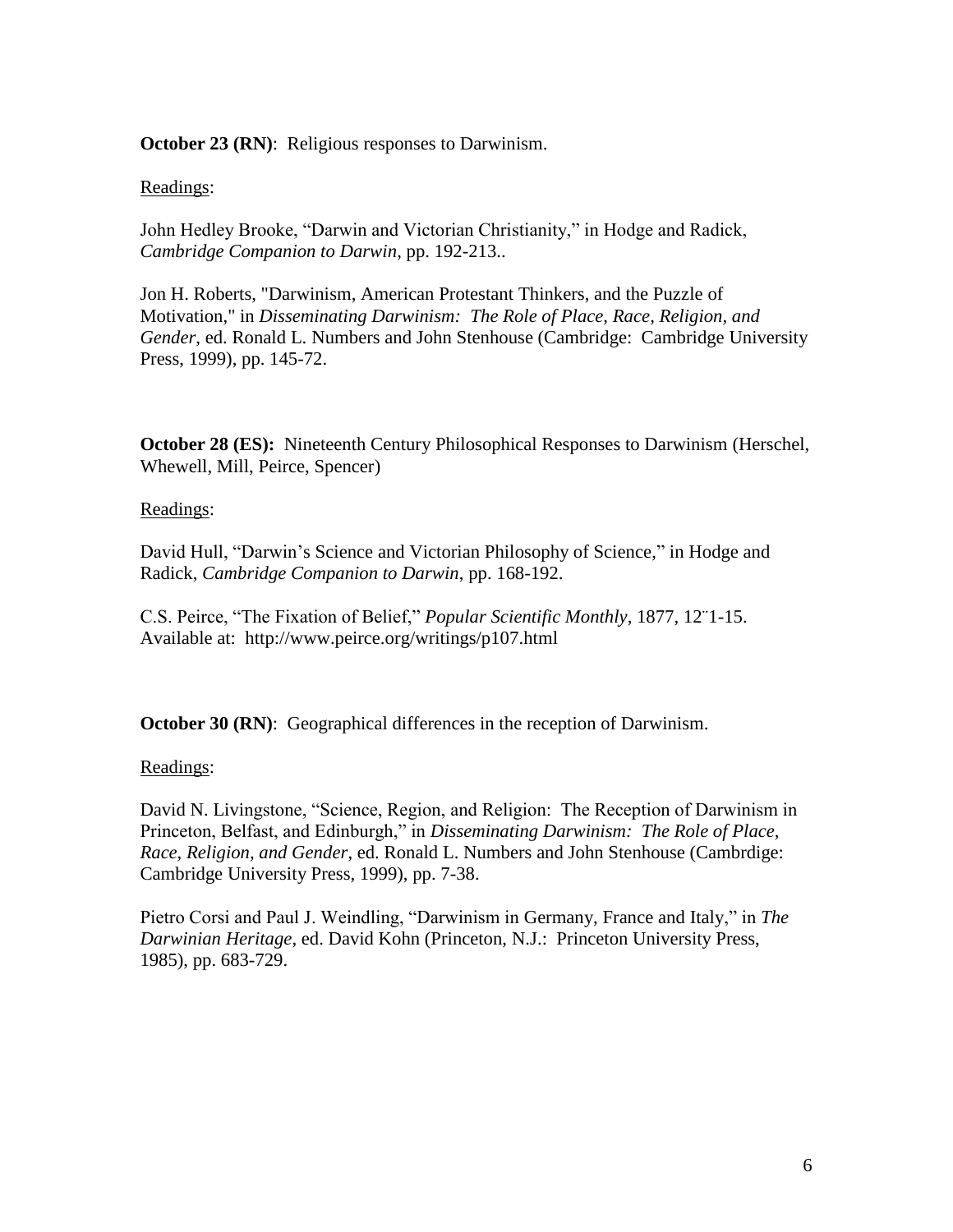# Post Darwin

## **November 4 (RN):** Social Darwinism and Eugenics

### Readings:

Larson, *Evolution,* pp. 153-97.

Richard Hofstadter, "The Vogue of Spencer," in Appleman, *Darwin*, pp. 389-95.

Andrew Carnegie, "The Gospel of Wealth," in Appleman, *Darwin*, pp. 396-398.

Diane B. Paul, "Darwin, Social Darwinism, and Eugenics," in The Cambridge Companion to Darwin, ed. Jonathan Hodge and Gregory Radick (Cambridge: Cambridge University Press, 2003), pp. 214-39

Irvin G. Wyllie, "Social Darwinism and the Businessman," *Proceedings of the American Philosophical Society* 103 (1959): 629-35.

**November 6 (ES)**: Sociobiology, and critiques thereof.

### Readings:

E.O. Wilson, Excerpt from *Sociobiology – the New Synthesis*, in Appleman, *Darwin*, pp. 409-415.

Stephen Jay Gould, "Biological Potentiality vs. Biological Determinism," in Appleman, *Darwin*, pp. 415-420.

Gould, S. and Lewontin, R. (1979): "The Spandrels of San Marco and the Panglossian Paradigm – A Critique of the Adaptationist Paradigm." *Proceedings of the Royal Society B* 205: 581-598.

Science for the People (1976): "Sociobiology – Another Biological Determinism." *Bioscience* 26: 182-186.

**November 11 (ES)**: Evolution and ethics. Hume's is/ought thesis – the descriptive/normative distinction, metaethics.

### Readings: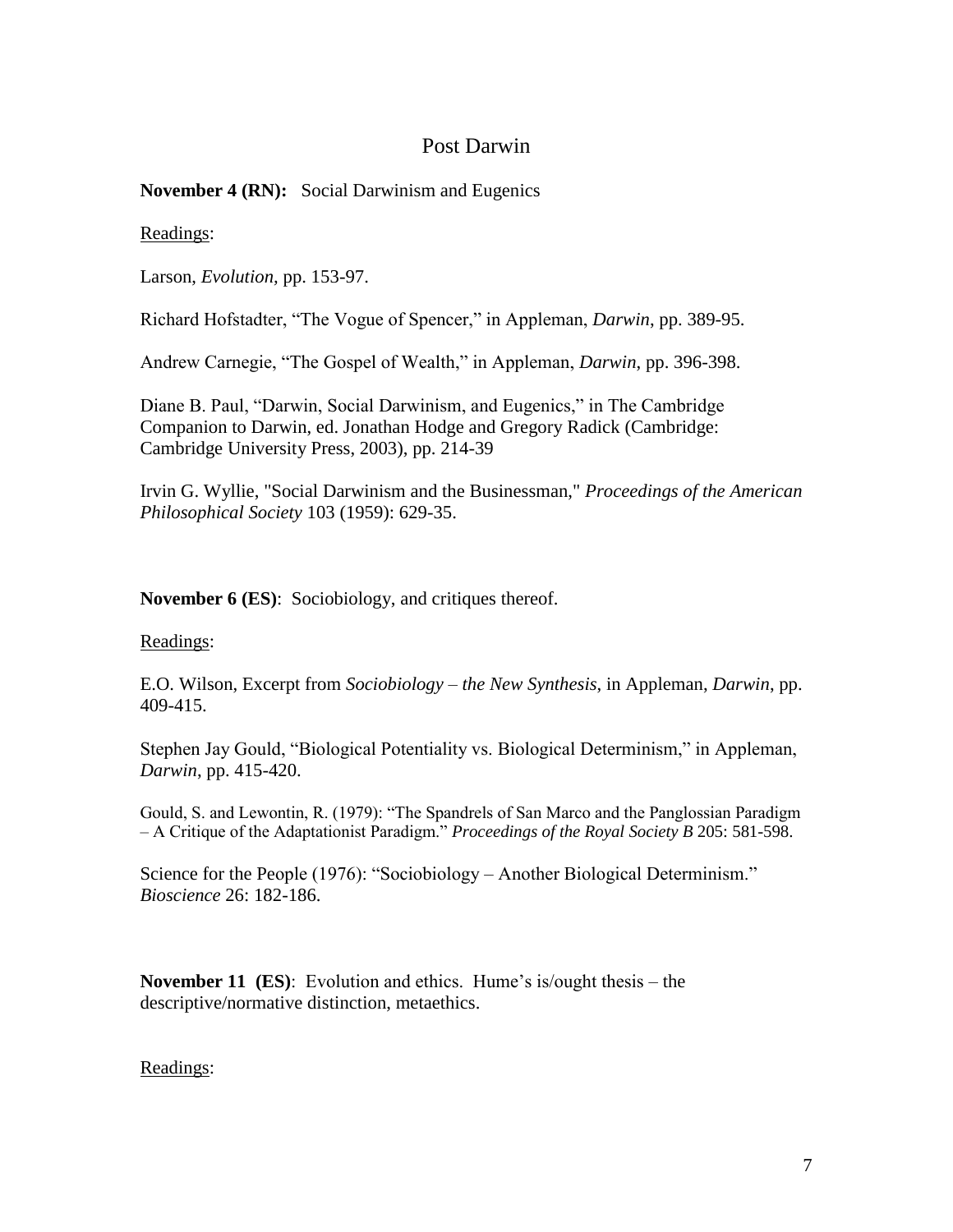Thomas Henry Huxley, Selection from *Evolution and Ethics*, in Appleman, *Darwin*, pp. 501-503.

Frans de Waal, Excerpt from *Good Natured*. Appleman*, Darwin*, pp. 511-517.

Matt Ridley, Excerpt from The Origins of Virtue. Appleman, *Darwin*, pp. 517-525.

Michael Ruse and E.O. Wilson, "The Evolution of Ethics" in Appleman, *Darwin*, pp. 507-11.

Philip Kitcher, "Five Ways to Biologize Ethics." In E. Sober, *Conceptual Issues in Evoutionary Biology*, MIT Press, pp. xxx-xxx.

**November 13 (RN):** The Anti-Evolution Movement (the 1920s and the Scopes trial)

Readings:

Larson, *Evolution,* pp.201-18.

Ronald L. Numbers, "The Scopes Trial: History and Legend," in Numbers, *Darwinism Comes to America* (Cambridge, Mass.: Harvard University Press, 1998), pp. 76-91, 187- 92.

William Jennings Bryan, "God and Evolution," *New York Times*, February 26, 1922; Henry Fairfield Osborn, "Evolution and Religion," ibid., March 5, 1922; Edwin Grant Conklin, "Bryan and Evolution," ibid., March 5, 1922.

"The Scopes Trial," in Appleman, *Darwin*, pp. 542-49.

**November 18:** Second examination. Evening showing of "Inherit the Wind."

**November 20 (RN)**: The Creationist Revival (e.g., BSCS texts, Sputnik, *Genesis Flood*, CRS)

Readings:

Larson, *Evolution,* pp. 247-63.

Henry M. Morris, "Scientific Creationism," in Appleman, *Darwin*, pp. 557-64.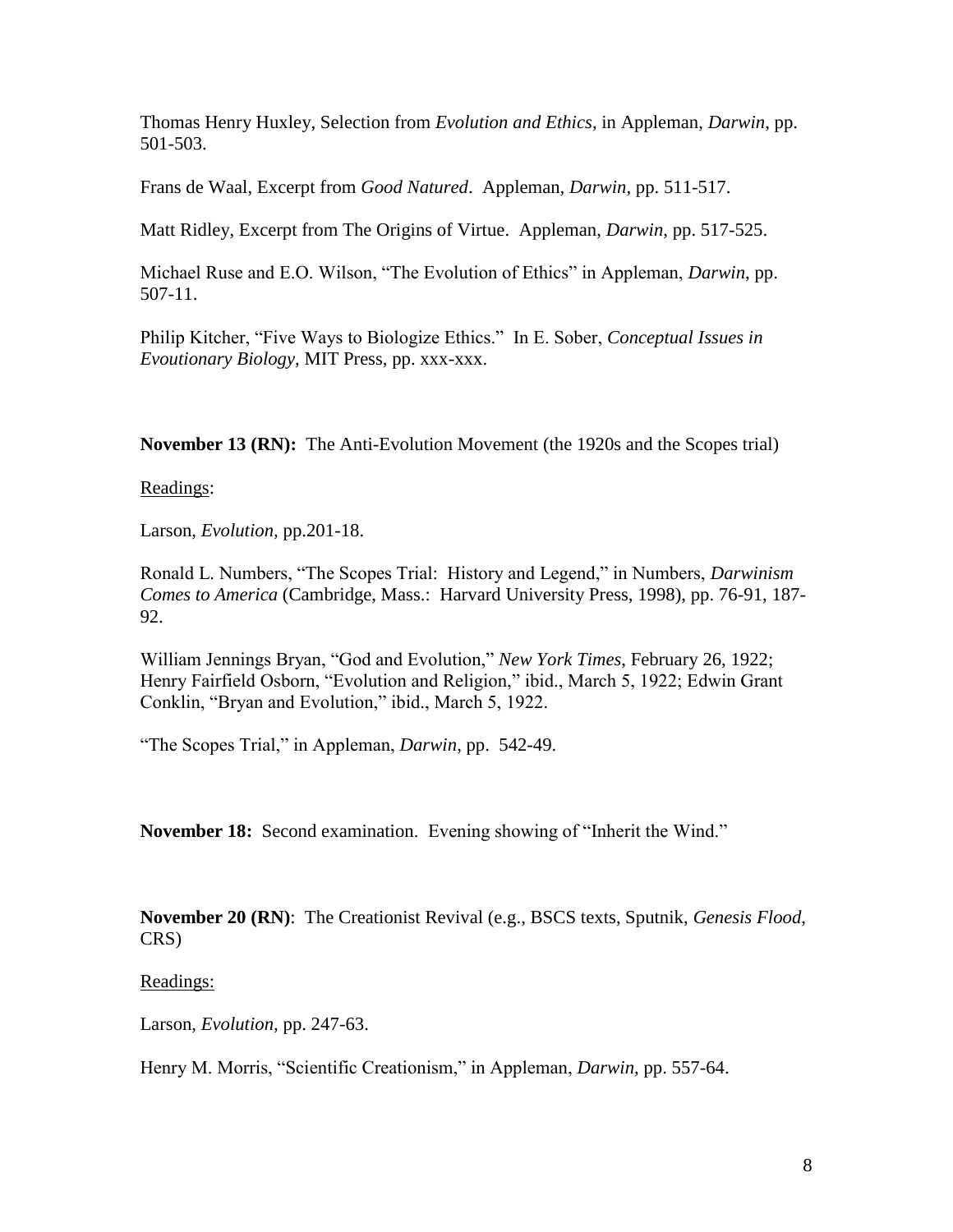"Scientists' Opposition to Creationism," in Appleman, *Darwin*, pp. 613-23.

Ronald L. Numbers, "The Creationists," in *God and Nature: Historical Essays on the Encounter between Christianity and Science*, ed. David C. Lindberg and Ronald L. Numbers (Berkeley and Los Angeles: University of California Press, 1986), pp. 391-423.

# **November 25 (RN)**: Intelligent Design

Readings:

Ronald L. Numbers, "Intelligent Design" in *The Creationists: From Scientific Creationism to Intelligent Design*, expanded ed. (Cambridge, Mass.: Harvard University Press, 2006), pp. 373-98.

Phillip E. Johnson, "Darwin on Trial," in Appleman, *Darwin*, pp. 581-86.

Michael Behe, "Darwin's Black Box," in Appleman, *Darwin*, pp. 592-601.

Michael Ruse, "Darwin's New Critics on Trial," in Appleman, *Darwin*, pp. 605-12.

# **November 27**: THANKSGIVING

**December 2-4-9 (ES):** Creationism, ID, and the definition of science (The Demarcation Problem, Popper's falsifiability criterion. Metaphysical and methodological naturalism).

Readings:

Michael Ruse, "Witness Testimony Sheet, McLean v. Arkansas," in *But Is It Science? The Philosophical Question in the Creation/Evolution Controversy*, ed. Michael Ruse (Buffalo, N.Y.: Prometheus Books, 1988), pp.287-306.

William Overton, "United States District Court Opinion, McLean v. Arkansas," in *But Is It Science? The Philosophical Question in the Creation/Evolution Controversy*, ed. Michael Ruse (Buffalo, N.Y.: Prometheus Books, 1988), pp. 307-335.

Larry Laudan, "The Demise of the Demarcation Problem," in *But Is It Science? The Philosophical Question in the Creation/Evolution Controversy*, ed. Michael Ruse (Buffalo, N.Y.: Prometheus Books, 1988), pp. 337-351.

C.G. Hempel, "Empiricist Criteria of Cognitive Significance – Problems and Changes," in *Aspects of Scientific Explanation and Other Essays* (New York: Free Press, 1965), pp. 99-122